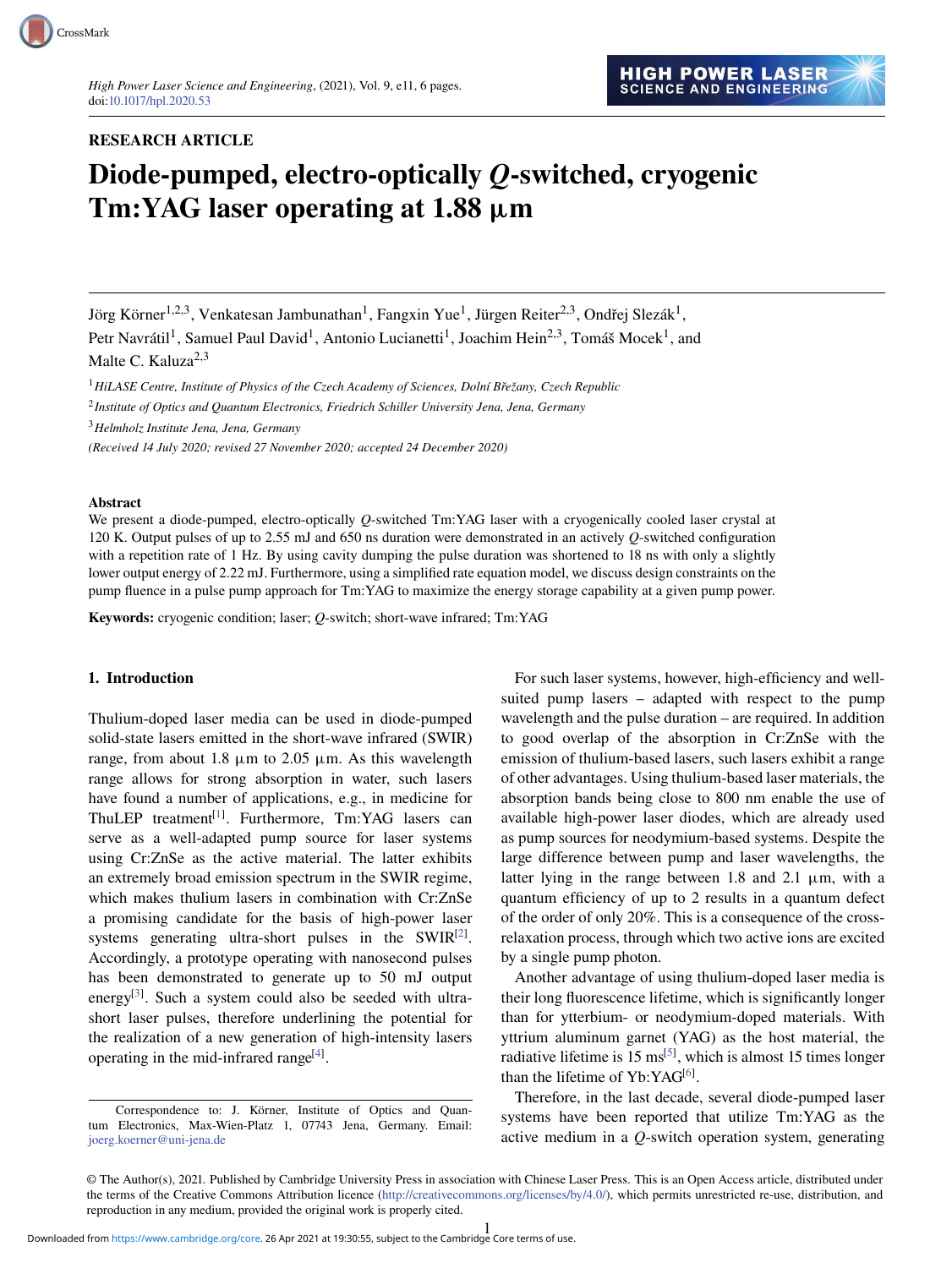multi-millijoule pulses with wavelengths between 2.01 and 2.02 µm. Most of these systems are operated at a repetition rate in excess of 500 Hz while being pumped with continuous-wave diodes. Such systems have been demonstrated to be capable of generating pulse energies of up to 20  $mJ^{[7-10]}$  $mJ^{[7-10]}$  $mJ^{[7-10]}$ . Higher energies of more than 100 mJ have also been reported using a pulse-pumped system with a repetition rate of 10  $Hz^{[11]}$  $Hz^{[11]}$  $Hz^{[11]}$ .

When considering the use of such lasers as a pump source for Cr:ZnSe, however, the 1.88 µm emission of Tm:YAG is favorable, since a better overlap with the absorption bands is obtained, which would significantly enhance the efficiency of such a laser system. So far, however, there are only a few references for laser operation of Tm:YAG at  $1.88 \mu m$ . The available data is mainly restricted to continuous-wave operation of wavelength-tunable lasers  $[12,13]$  $[12,13]$  and to a Bragg grating-stabilized laser[\[14\]](#page-5-11).

Recently, it has also been demonstrated that cryogenic cooling can significantly improve the efficiency of Tm:YAG lasers<sup>[\[15\]](#page-5-12)</sup>. In particular, for an operation at  $1.88 \mu m$ , as realized in the laser system described here, the cross-sections at this wavelength are significantly larger under cryogenic conditions than at room temperature. Furthermore, the thermal occupation of the lower laser level is reduced significantly, transforming a quasi three-level system at room temperature into a four-level system<sup>[\[5\]](#page-5-4)</sup>.

In this paper, we present results from an active electrooptical *Q*-switched laser system using Tm:YAG as the active medium and a rubidium titanyle phosphate (RTP) Pockels cell. Since this laser has been developed to serve as a pump source for future chromium-doped high-energy laser amplifiers, the laser system was designed to operate at the  $1.88 \mu m$ emission line. To increase the performance at this wavelength, the laser crystal was cryogenically cooled to approximately 120 K and the overall system was enclosed in a dry atmosphere. Furthermore, since in our concept the repetition rate is less important than the maximum output energy, the laser used a pulse-pumped approach, which allowed the energy storage capability of the laser medium to be maximized. With the prototype presented here, a maximum output energy of 2.53 mJ in a 650 ns pulse was achieved in *Q*-switch operation with 28 W laser diode peak power for pumping. When using cavity dumping the pulse duration was shortened to 18 ns with a slightly lower output energy of 2.22 mJ. With these parameters, we believe to be presenting the first  $Q$ -switched Tm:YAG laser emitting at 1.88  $\mu$ m, which also represents a first important step toward realizing a well-adapted, pulse-pumped source for Cr:ZnSe lasers.

#### 2. Considerations on the pump source

To reduce the complexity of the pump laser required for a high-energy thulium laser, it is desirable to use the maximum energy storage capability of the laser medium, thus minimizing the necessary diode pump peak power. Furthermore, since in such lasers the pulse repetition rate can typically be low compared with the inverse fluorescence lifetime, a pulse pumping approach allows the use of more powerful laser diodes designed for quasi-continuous operation mode. The latter also reduce the need for cooling capacity, both for the pump diodes and for the laser medium itself.

Thulium-doped gain media in general exhibit a long radiative lifetime of the upper laser level. For Tm:YAG, values given in the literature reach 15 ms, which is about 15 times longer than that for Yb:YAG. If this could be exploited, one could store the same amount of energy in the laser medium with a pump source having only one fifteenth of the power that would be required for an equivalent Yb:YAG laser. Therefore, to avoid significant saturation of the gain medium induced by the pump beam, the pump intensities need to be adapted.

In the following we use a simplified model to describe the pump process, in order to estimate an adequate pump intensity in an end-pumped layout. We consider the ground state  ${}^{3}H_{6}$  to have the occupation density  $N_{1}$ , the excited state  ${}^{3}H_{4}$  to have  $N_{2}$  and the upper laser manifold  ${}^{3}F_{4}$  to have  $N_3$ . In general the spontaneous decay of the <sup>3</sup>H<sub>4</sub> and the  ${}^{3}F_{4}$  states to the  ${}^{3}H_{6}$  state can be represented by the corresponding fluorescence lifetimes  $\tau_{21}$  and  $\tau_{31}$ . In addition, the cross-relaxation process can be modeled as well, with the lifetime of the corresponding transition  $\tau_{23}$ , while it needs to be considered that each decay of the  ${}^{3}H_{4}$  state to the  ${}^{3}F_{4}$  manifold excites an additional ion from the  ${}^{3}H_{6}$ manifold to the  ${}^{3}F_{4}$  manifold. The absorption of the pump is modeled with the pump photon density  $\Phi_p$  and the corresponding absorption cross-sections  $\sigma_a$  of the <sup>3</sup>H<sub>6</sub> to <sup>3</sup>H<sub>4</sub> transition. Therefore, we obtain the following set of rate equations:

$$
\frac{dN_1}{dt} = -\sigma_a c \Phi_p \cdot (f_1 N_1 - f_2 N_2) + \frac{N_2}{\tau_{21}} + \frac{N_3}{\tau_{31}} - \frac{N_2}{\tau_{23}},\qquad(1)
$$

$$
\frac{dN_2}{dt} = \sigma_a c \Phi_p \cdot (f_1 N_1 - f_2 N_2) - \frac{N_2}{\tau_{21}} - \frac{N_2}{\tau_{23}},
$$
(2)

$$
\frac{dN_3}{dt} = 2 \cdot \frac{N_2}{\tau_{23}} - \frac{N_3}{\tau_{31}}.
$$
 (3)

Here,  $f_1$  and  $f_2$  are the Boltzmann distribution factors of the corresponding manifold and *c* is the speed of light.

For further simplification we consider the cross-relaxation process to be ideal. Hence, ions in the  ${}^{3}H_{4}$  state are assumed to instantaneously cross-relax to the  ${}^{3}F_{4}$  manifold. This results in  $N_2 \approx 0$ ,  $N_2 \tau_{21} \approx 0$  and  $\frac{dN_2}{dt} \approx 0$ . Therefore, the rate equations can be simplified using

$$
\frac{N_2}{\tau_{23}} = \sigma_{\rm a} c \Phi_{\rm p} \cdot f_1 N_1. \tag{4}
$$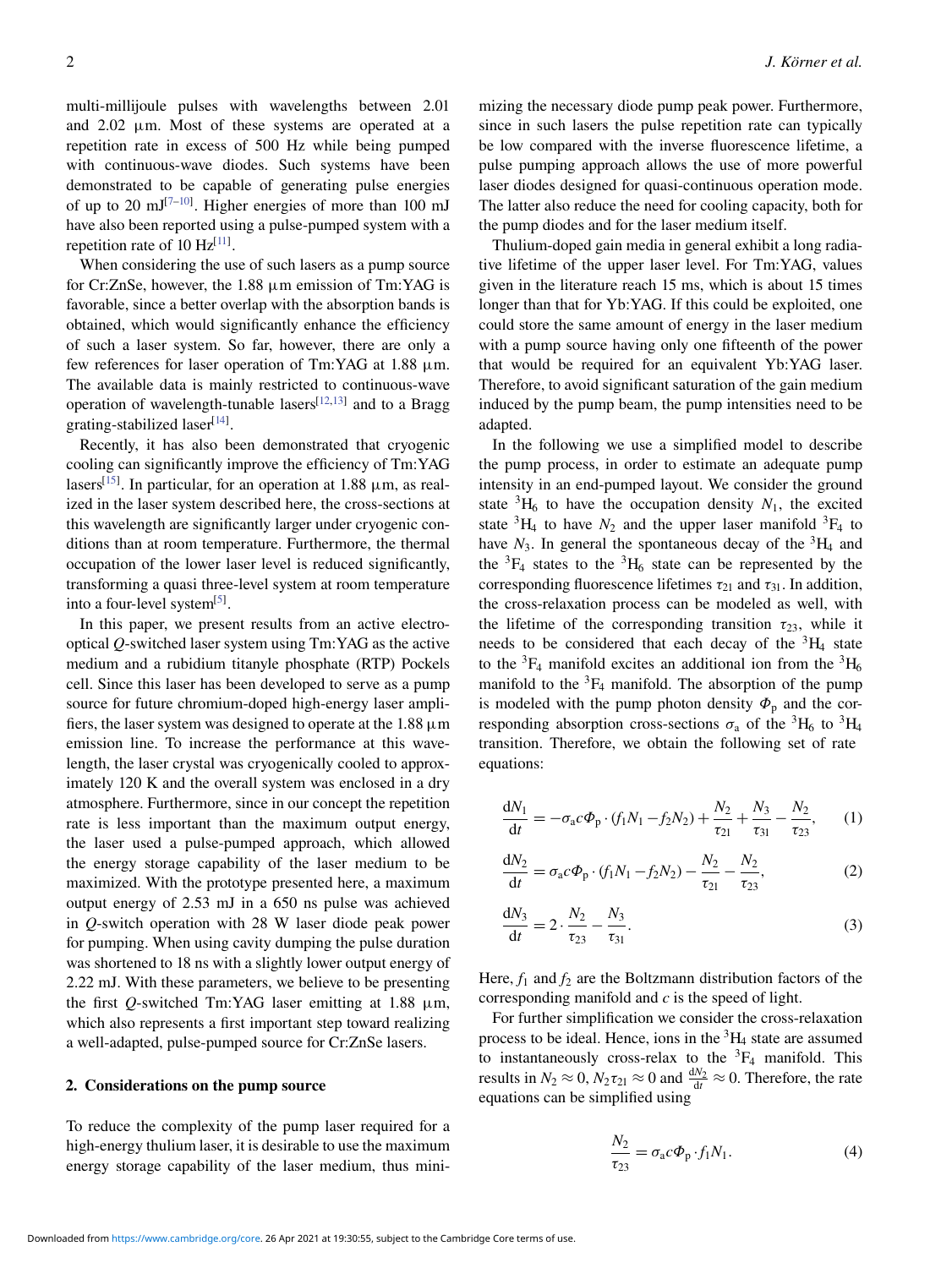This leads to a simplified set of rate equations:

$$
\frac{\mathrm{d}N_1}{\mathrm{d}t} = -2\sigma_\mathrm{a}c\Phi_\mathrm{p} \cdot f_1 N_1 + \frac{N_3}{\tau_{31}},\tag{5}
$$

$$
\frac{dN_3}{dt} = 2\sigma_a c \Phi_p \cdot f_1 N_1 - \frac{N_3}{\tau_{31}}.
$$
 (6)

From this we can conclude that, owing to the crossrelaxation process, the efficiency of the pump process is strongly increased compared with a common pump system, which is due to the generation of two excited ions per absorbed photon, indicated by the factor of 2 in front of  $\sigma_a$ , hence doubling the pump rate. Furthermore, since the  ${}^{3}H_{4}$  manifold is always unoccupied, the absorption saturates, owing only to missing ions in the ground state, but not to the balance of re-emission owing to ions in the upper pump state.

To obtain a simpler expression we replace the number density of excited states by the relative inversion density  $\beta =$  $N_3/N_{\text{dop}}$ , where  $N_{\text{dop}} = N_1 + N_3$  is the density of dopant ions. Furthermore, we use the pump rate  $R = \sigma_a c \Phi_p$  to describe the pump radiation. Hence, we obtain

$$
\frac{\partial \beta}{\partial t} = 2Rf_1 - \beta \cdot \left(2Rf_1 + \frac{1}{\tau_{31}}\right). \tag{7}
$$

In the following we consider a so-called 'end-pumped' layout, where pump and laser beams are co-propagating. Therefore, the absorption leads to a spatial dependence of *R*(*z*):

$$
\frac{\partial R}{\partial z} = -R(z)\sigma_{\rm a}f_1 N_{\rm dop} \cdot (1 - \beta). \tag{8}
$$

Since  $R$  and  $\beta$  are linked, both parameters depend on space and time, leading to a two-dimensional differential equation system that is treated numerically.

In [Figure 1](#page-2-0) the results from a numerical simulation for the equation system are shown. For the calculations, the Boltzmann factor was assumed to be  $f_1 \approx 1$ . In accordance with the laser system, which is presented in Section 3, we assumed a Tm:YAG crystal with a doping concentration of 8% (atomic fraction) and a pump wavelength of 786.5 nm. The temperature was 120 K, which, according to the data given in Ref. [\[5\]](#page-5-4), results in  $\sigma_a = 1.9 \times 10^{-20} \text{ cm}^2$ .  $\tau_f$  was assumed to be 15 ms.

The simulated pump intensity was varied from 1 kW/cm<sup>2</sup> to 5 kW/cm<sup>2</sup> for a pump pulse duration equal to  $\tau_f$ . Though such pump intensities are quite low compared with common pump intensities, e.g., as used in ytterbium-based lasers, strong saturation effects are already evident. Regarding the laser design this indicates that the pump fluences used in pulse-pumped systems should be kept sufficiently low to avoid strong saturation. Furthermore, high inversion should be avoided in such systems.

<span id="page-2-0"></span>

Figure 1. Results from the numerical simulation of the pump process in an 8% (atomic fraction) doped Tm:YAG crystal with a pump duration of 15 ms assuming a fluorescence lifetime of 15 ms. Upper left graph: relative inversion density  $\beta$  as a function of the penetration depth *z* in the laser crystal for different pump intensities at the end of the pump pulse. Upper right graph: relative inversion density  $\beta$  on the crystal's entrance surface as a function of the pump duration  $\tau_p$  for various pump intensities. Lower graphs: relative inversion density  $\beta$  as a function of the penetration depth *z* (horizontal) and pump duration  $\tau_p$  (vertical) for a pump intensity of 1 kW/cm<sup>2</sup> (left) and 5 kW/cm<sup>2</sup> (right).

In practice this means that, for thulium-based end-pumped lasers, pump fluences of about 10% of those typical for ytterbium-based systems would be sufficient if the fluorescence lifetime is not significantly quenched. Higher fluences would lead to saturation in the active medium and therefore result in a highly inverted area that is pushed through the active medium over the pump's emission time. Such high inversion in the active medium would increase the influence of the energy transfer up-conversion (ETU) process, leading to an energy loss for the laser process and additional heating within the active medium. As a result this would lead to a reduced efficiency and high thermal load, shortening the effectively usable fluorescence lifetime.

The laser prototype presented here is designed with a pump fluence of 7.7 kW/cm<sup>2</sup>. With respect to the simulation results such a pump fluence would already lead to strong saturation. Nevertheless, we chose this high value so that sufficient pump power is also available in case of a significantly shortened fluorescence lifetime in the crystal used, as is to be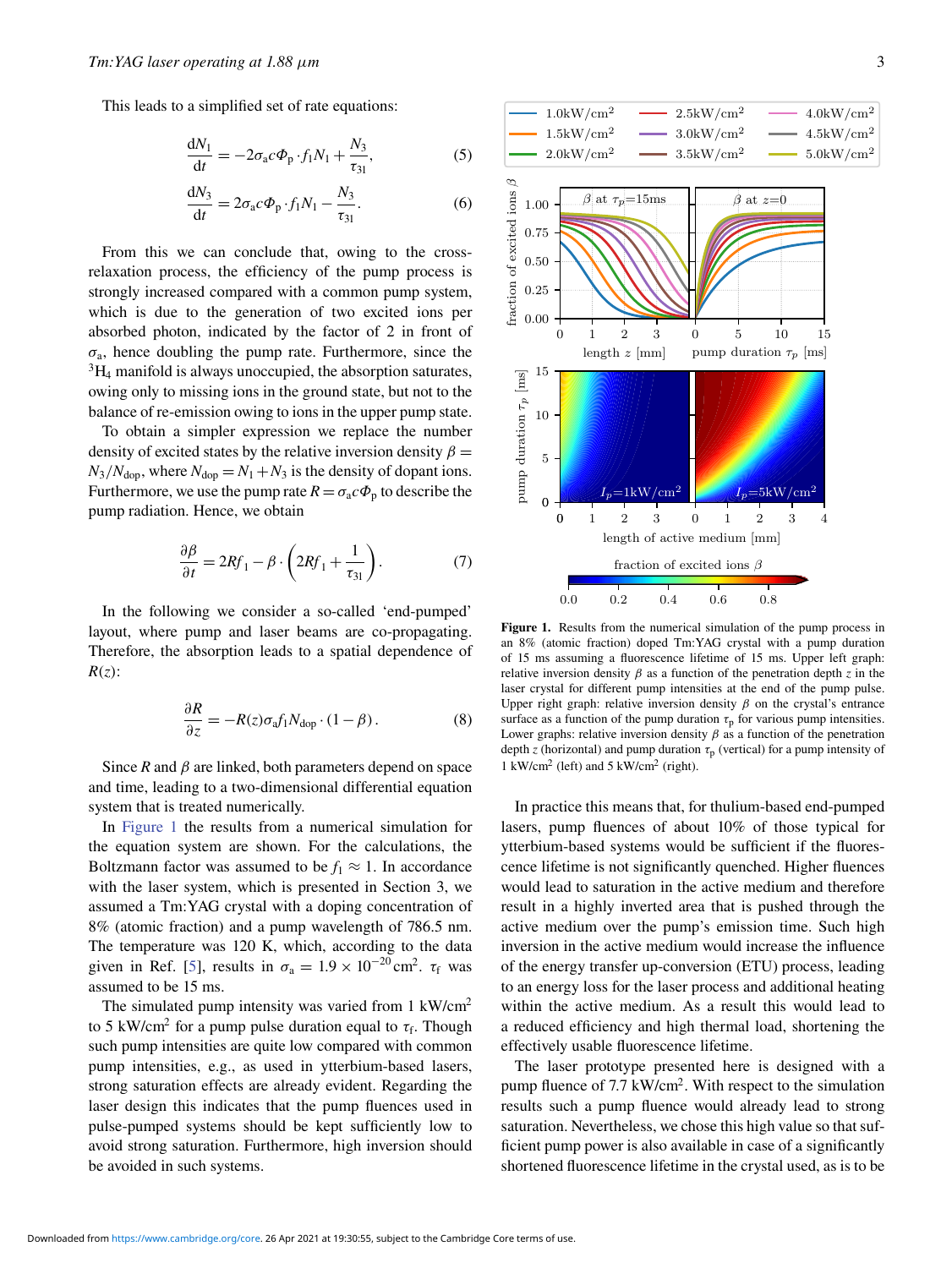<span id="page-3-0"></span>

Figure 2. Schematic of the laser setup. The dashed box inset shows the hit points of the pump beam on L2 and P. Cryo, high-vacuum cryostat; DM, dichroic mirror; FCLD, fiber-coupled laser diode; L1 and L2, lenses; LM, active mirror laser medium; M1, M2, M3, turning mirrors; P, retroreflector prism; PC, Pockels cell; PM, pump turning mirror; QWP, quarter wave plate; SM1 and SM2, spherical mirrors; TFP, thin-film polarizer.

expected given previous spectral investigations on the same crystal in Ref. [\[5\]](#page-5-4). However, compared with typical values, e.g., for Yb:YAG, which are in the range of 10 kW/cm<sup>2</sup> to 30 kW/cm<sup>2</sup> , this is still relatively low. To further increase the power reserve in our setup we also used a multi-pass system for the pump to recycle transmitted pump light.

#### 3. Setup

A schematic drawing of the laser setup is shown in [Figure 2.](#page-3-0) For the pump source, we used a fiber-coupled  $(105 \mu m)$ core diameter, NA=0.22, multi-mode) laser diode with a maximum output power of 30 W and a central wavelength of 793 nm (BWT Beijing Ltd). The fiber's output facet was imaged onto the laser crystal, which acted as an active mirror, with a magnification factor of 6.7 using an achromatic lens L1 with 30 mm focal length and a plano-convex lens L2 with 200 mm focal length. The latter lens was used with off-center incidence, resulting in an angled incidence on the active mirror. Therefore, the reflected transmitted pump beam was spatially separated from the incident beam, allowing the imaging of the pump beam for a second time onto the active medium, using a right-angle prism P as the retroreflector. The beam positions on the lens L2 are shown in the inset of [Figure 2,](#page-3-0) with the numbering corresponding to their passing order. This setup resulted in a total of two double passes through the active medium. The diode beam and the intraresonator mode were separated by a dichroic mirror DM under an angle of incidence of 22.5°, which transmitted the pump radiation and reflected the laser wavelength.

The spot of the pump had a diameter of approximately 0.7 mm, corresponding to  $7.7 \text{ kW/cm}^2$ . This was higher than the theoretically proposed pump intensity, to allow for power reserve for a shorter pump pulse duration, as ETU and other non-radiative decay mechanisms could shorten the fluorescence lifetime and therefore limit the useful maximum pump pulse duration  $\tau_p$ . This was expected, as the doping concentration of our Tm:YAG sample of 8% (atomic fraction) was relatively high, which makes our setup prone to suffer from such effects.

The laser crystal had a 5 mm diameter circular aperture and a thickness of 1.25 mm. It was mounted in a highvacuum ( $\approx$ 10<sup>-6</sup>, 1 mbar = 100 Pa) bath cryostat and thermally coupled to the liquid nitrogen reservoir using copper wires to minimize mechanical movements. Furthermore, the crystal was mounted – thermally insulated – in a remotely adjustable mount, allowing for alignment in the cooled state as well.

To match the absorption bands of Tm:YAG the pump diode was cooled to approximately  $0^{\circ}$ C in a dry atmosphere, resulting in a central wavelength of approximately 783 nm with a full width at half maximum bandwidth of 2.5 nm for pulses of 1.6 ms at 1 Hz. This fits well with the absorption of Tm:YAG at cryogenic temperatures<sup>[\[5\]](#page-5-4)</sup>.

The laser resonator shown in [Figure 2](#page-3-0) had two plane-end mirrors, with one being the active mirror laser medium (LM) and the other M1. The spherical mirrors SM1 (500 mm focal length) and SM2 (250 mm focal length) divided the cavity into three sections. The first section between M1 and SM1 was 1150 mm long and incorporated the output coupling and polarization optics. In quasi-continuous wave (QCW) operation mode the quarter wave plate (QWP) was used to adjust the amount of output coupling at the thinfilm polarizer (TFP). In *Q*-switch and cavity dump mode the QWP was aligned for 100% transmission of the backreflected beam from M1 at the TFP. The output coupling was then switched using the RTP Pockels cell (PC) with a 6 mm rectangular aperture (Raicol Crystals Ltd.).

The second section lay between SM1 and SM2 and was 850 mm long, and the third section lay between SM2 and LM and was 500 mm long, resulting in a mode radius of 0.5 mm for a  $TEM_{00}$  beam at the position of the active medium.

The layout was designed to tolerate a thermal lens down to the range of approximately 1 m in the active medium without a disruptive influence on the actual mode size.

All optics were optimized for the  $1.88 \mu m$  emission line of Tm:YAG, which also has the highest emission cross-section at low temperatures. Since water vapor absorption in air would be problematic at this wavelength, the complete setup was housed in a tent purged with synthetic dry air to maintain a relative humidity of less than 5% during operation. During the first tests of the laser system we found that without this measure the laser ran highly unstable in QCW operation mode, while operation in *Q*-switch mode was not possible at all.

## 4. Results and discussion

First tests with the system were carried out in QCW operation mode. The pump diode was operated at 28 W peak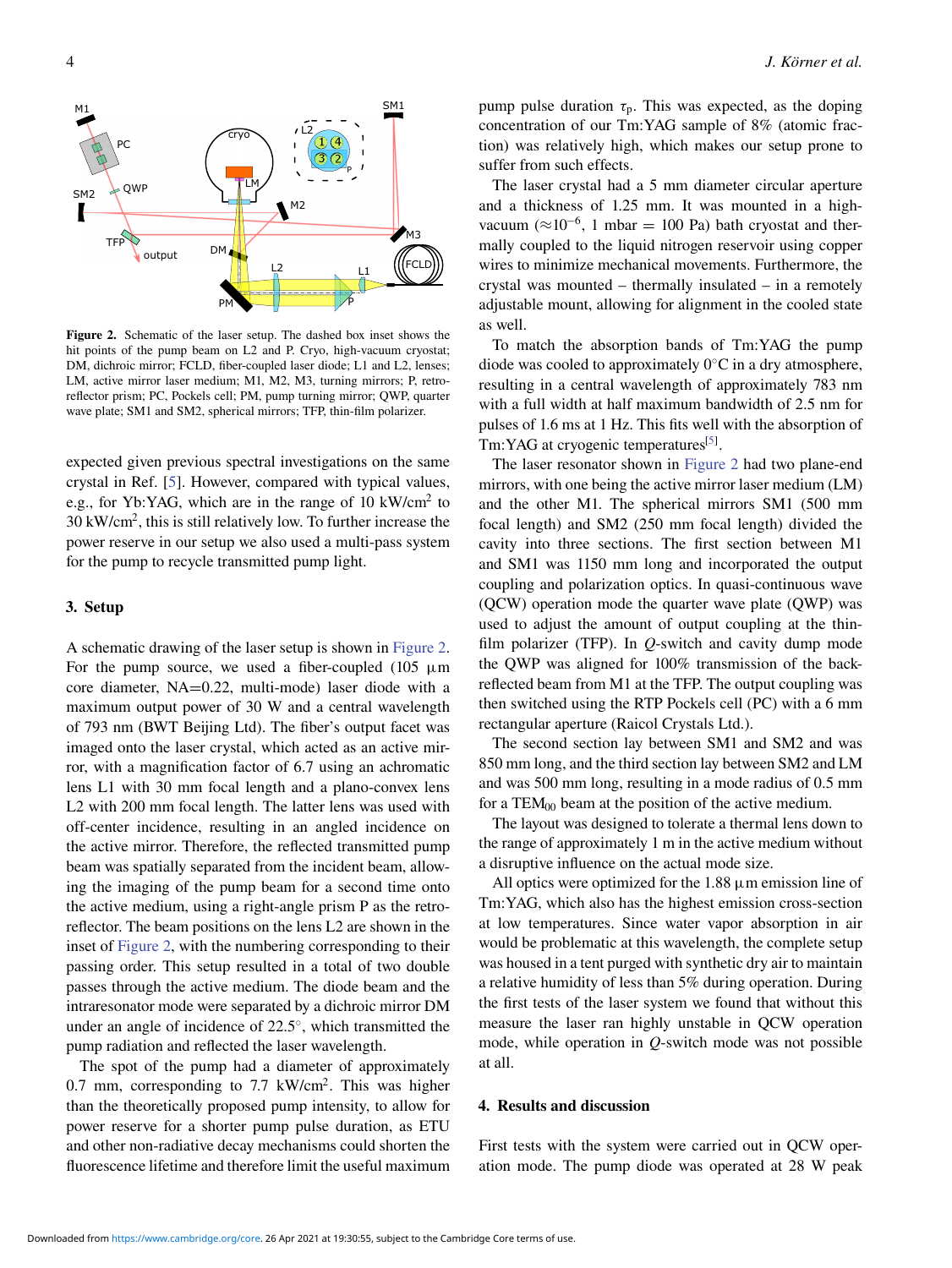<span id="page-4-0"></span>

Figure 3. Output energy  $E_{\text{out}}$ , optical-to-optical efficiency  $\eta_{\text{oo}}$  and full width at half maximum output pulse duration  $\tau_{\text{out}}$  as functions of the pump pulse duration in *Q*-switch operation. The pump diode was operated at 28 W peak power and 1 Hz repetition rate. The secondary *x*-axis on top indicates the total pump energy  $E_{\text{pump}}$  applied.

power in pulsed mode. The output was analyzed using a photo diode. It was found that the power of the QCW pulses did not reach a stable intensity after the initial spiking, but a drop in intensity was observed with increased pulse duration. For pump pulse durations in excess of 5 ms the QCW output stopped before the end of the actual pump pulse. Also, the overall output power decreased for repetition rates higher than 1 Hz. Both results indicate that a significant amount of heat was generated during operation.

According to a prior thermo-mechanical simulation, considering only the heat generated due to the quantum defect, a temperature increase of only a few kelvins was to be expected for a significantly higher duty cycle. Therefore, to explain the observations of the QCW experiments it was to be assumed that the amount of generated heat is significantly higher, which could be caused by ETU or multi-phonon relaxation. This limits the achievable output parameters of the system in our case. For higher performance in future systems the use of crystals with lower doping would be favorable.

All measurements presented in the following were taken with the pump laser diode operating at a repetition rate of 1 Hz and a peak power of 28 W. The crystal temperature was fixed at approximately 120 K.

*Q*-switched operation was realized by adjusting the QWP to 90◦ polarization rotation in double pass, resulting in a 100% output coupling at the TFP. The PC was switched at the end of the pump pulse. The switching voltage was adjusted to obtain the maximum output energy. In [Figure 3](#page-4-0) the output energy  $E_{\text{out}}$ , optical-to-optical efficiency  $\eta_{\text{oo}}$  and the corresponding full width at half maximum output pulse

<span id="page-4-1"></span>

Figure 4. Temporal pulse shapes of the intracavity signal and the output pulse at maximum energy.

duration  $\tau_{\text{out}}$  are presented as functions of the pump pulse duration.

The maximum output energy of 2.53 mJ was achieved for a pump pulse duration of 1.65 ms, which is significantly shorter than the fluorescence lifetime. This further indicates that non-radiative decay processes play a significant role. The maximum optical-to-optical efficiency, calculated as the ratio of the output energy to the optical pump pulse energy, of just above 6% was achieved for an even shorter pump pulse duration close to 1 ms, indicating the lowest relative loss due to fluorescence and non-radiative decay mechanisms.

The temporal output pulse shape as shown in the left-hand graph in [Figure 4](#page-4-1) corresponds to a typical *Q*-switched pulse. The intracavity signal was recorded using a DET10D/M photo diode (Thorlabs, Inc.), while the output signal, which has a larger bandwidth, was recorded with a PDA30G-EC photo diode (Thorlabs, Inc.). Therefore, while the intracavity diode showed a smooth signal, the output diode was capable of partly resolving the temporal modulations caused by the longitudinal multi-mode operation of the cavity. The shortest pulse duration of approximately 650 ns was achieved for a pump pulse duration close to 1.6 ms, which coincided with the settings for maximum output energy, though for shorter pump pulse duration down to 1.05 ms no significant change in pulse duration was observed.

The spatial output profile as shown in [Figure 5](#page-5-13) nearly resembles a  $TEM_{00}$  Gaussian beam. Within the presented parameter range of the laser system, the output profile was widely unaffected despite the absolute intensity.

To achieve a shorter pulse duration the cavity was also tested in cavity dump mode. Therefore the PC voltage was further increased to achieve maximum intracavity intensity and minimum output coupling. The PC was switched off when the maximum intracavity intensity was reached, releasing the energy stored in the cavity within one round-trip. Therefore, the output pulse duration of 18 ns corresponds to the actual round-trip time of the cavity. The corresponding